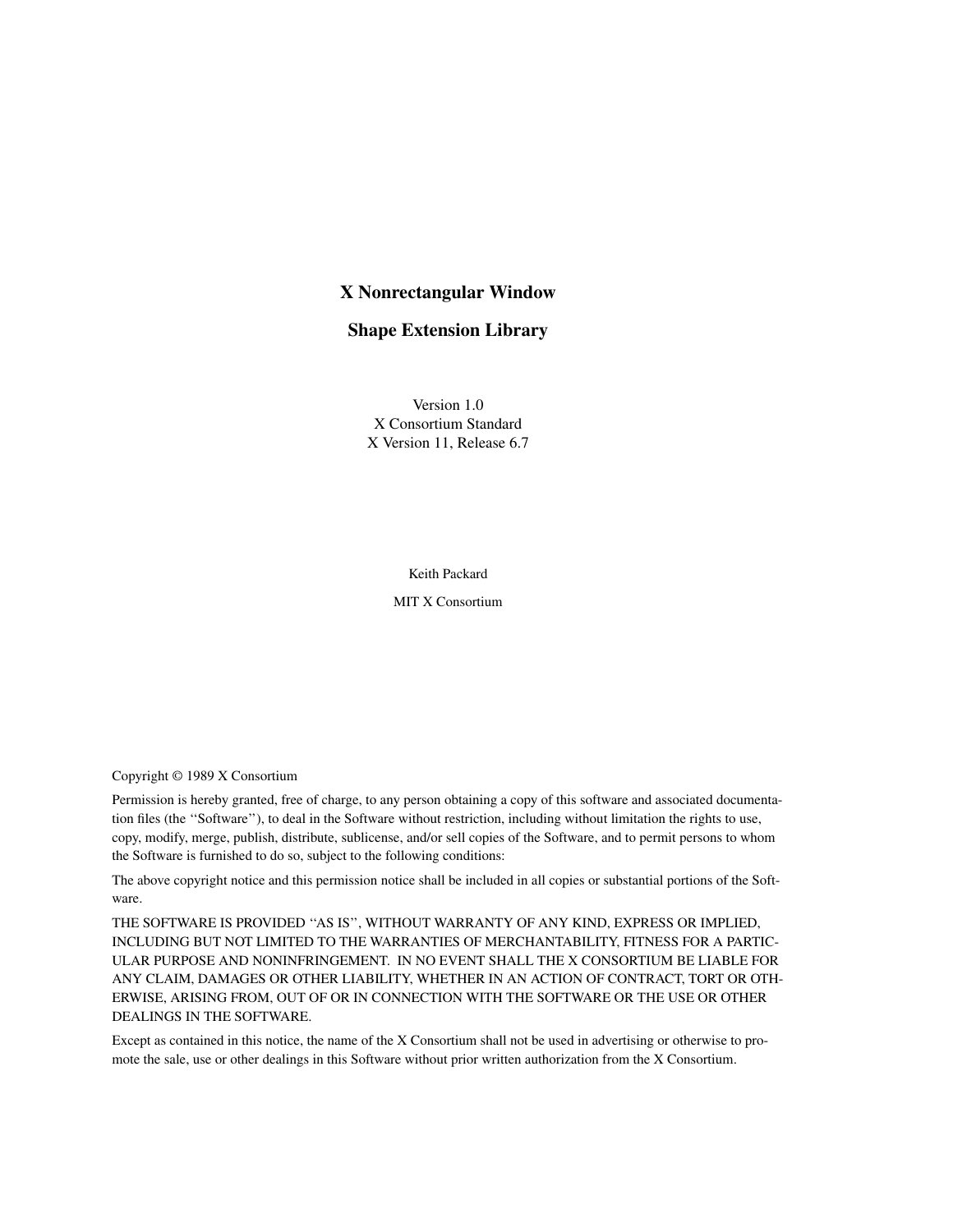## **1. Overview**

This extension provides arbitrary window and border shapes within the X11 protocol.

The restriction of rectangular windows within the X protocol is a significant limitation in the implementation of many styles of user interface. For example, many transient windows would like to display a ''drop shadow" to give the illusion of 3 dimensions. As another example, some user interface style guides call for buttons with rounded corners; the full simulation of a nonrectangular shape, particularly with respect to event distribution and cursor shape, is not possible within the core X protocol. As a final example, round clocks and nonrectangular icons are desirable visual addition to the desktop.

This extension provides mechanisms for changing the visible shape of a window to an arbitrary, possibly disjoint, nonrectangular form. The intent of the extension is to supplement the existing semantics, not replace them. In particular, it is desirable for clients that are unaware of the extension to still be able to cope reasonably with shaped windows. For example, window managers should still be able to negotiate screen real estate in rectangular pieces. Toward this end, any shape specified for a window is clipped by the bounding rectangle for the window as specified by the window's geometry in the core protocol. An expected convention would be that client programs expand their shape to fill the area offered by the window manager.

## **2. Description**

Each window (even with no shapes specified) is defined by two regions: the *bounding region* and the *clip region*. The bounding region is the area of the parent window that the window will occupy (including border). The clip region is the subset of the bounding region that is available for subwindows and graphics. The area between the bounding region and the clip region is defined to be the border of the window.

A nonshaped window will have a bounding region that is a rectangle spanning the window, including its border; the clip region will be a rectangle filling the inside dimensions (not including the border). In this document, these areas are referred to as the *default bounding region* and the *default clip region*. For a window with inside size of *width* by *height* and border width *bwidth*, the default bounding and clip regions are the rectangles (relative to the window origin):

bounding.x = -*bwidth* bounding.y = -*bwidth* bounding.width =  $width + 2 * bwidth$ bounding.height = *height* +2\* *bwidth*

 $clip.x = 0$  $clip.y = 0$ clip.width = *width* clip.height = *height*

This extension allows a client to modify either or both of the bounding or clip regions by specifying new regions that combine with the default regions. These new regions are called the *client bounding region* and the *client clip region*. They are specified relative to the origin of the window and are always defined by offsets relative to the window origin (that is, region adjustments are not required when the window is moved). Three mechanisms for specifying regions are provided: a list of rectangles, a bitmap, and an existing bounding or clip region from a window. This is modeled on the specification of regions in graphics contexts in the core protocol and allows a variety of different uses of the extension.

When using an existing window shape as an operand in specifying a new shape, the client region is used, unless none has been set, in which case the default region is used instead.

The *effective bounding region* of a window is defined to be the intersection of the client bounding region with the default bounding region. Any portion of the client bounding region that is not included in the default bounding region will not be included in the effective bounding region on the screen. This means that window managers (or other geometry managers) used to dealing with rectangular client windows will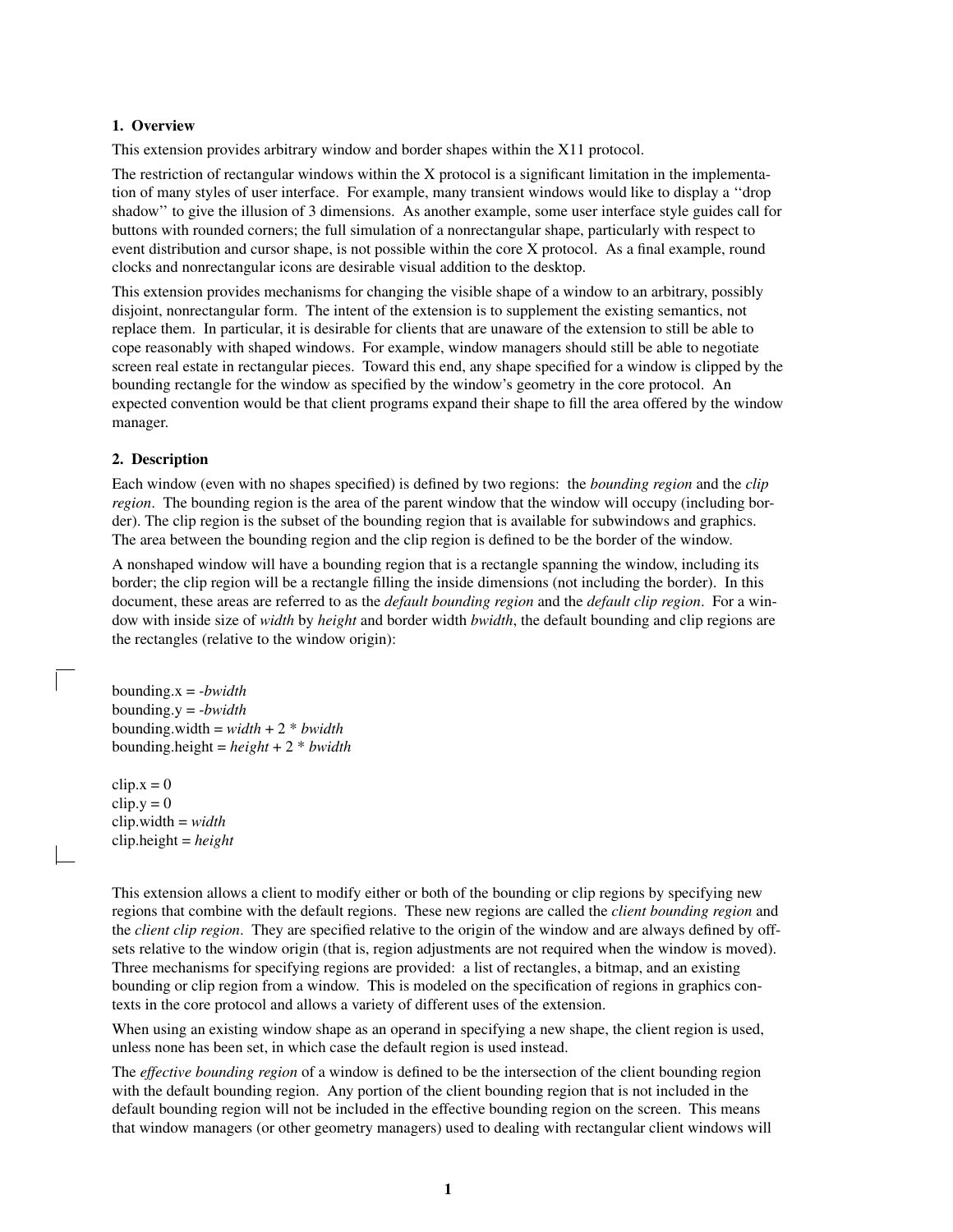be able to constrain the client to a rectangular area of the screen.

Construction of the effective bounding region is dynamic; the client bounding region is not mutated to obtain the effective bounding region. If a client bounding region is specified that extends beyond the current default bounding region, and the window is later enlarged, the effective bounding region will be enlarged to include more of the client bounding region.

The *effective clip region* of a window is defined to be the intersection of the client clip region with both the default clip region and the client bounding region. Any portion of the client clip region that is not included in both the default clip region and the client bounding region will not be included in the effective clip region on the screen.

Construction of the effective clip region is dynamic; the client clip region is not mutated to obtain the effective clip region. If a client clip region is specified that extends beyond the current default clip region and the window or its bounding region is later enlarged, the effective clip region will be enlarged to include more of the client clip region if it is included in the effective bounding region.

The border of a window is defined to be the difference between the effective bounding region and the effective clip region. If this region is empty, no border is displayed. If this region is nonempty, the border is filled using the border-tile or border-pixel of the window as specified in the core protocol. Note that a window with a nonzero border width will never be able to draw beyond the default clip region of the window. Also note that a zero border width does not prevent a window from having a border, since the clip shape can still be made smaller than the bounding shape.

All output to the window and visible regions of any subwindows will be clipped to the effective clip region. The server must not retain window contents beyond the effective bounding region with backing store. The window's origin (for graphics operations, background tiling, and subwindow placement) is not affected by the existence of a bounding region or clip region.

Areas that are inside the default bounding region but outside the effective bounding region are not part of the window; these areas of the screen will be occupied by other windows. Input events that occur within the default bounding region but outside the effective bounding region will be delivered as if the window was not occluding the event position. Events that occur in a nonrectangular border of a window will be delivered to that window, just as for events that occur in a normal rectangular border.

An **InputOnly** window can have its bounding region set, but it is a **Match** error to attempt to set a clip region on an **InputOnly** window or to specify its clip region as a source to a request in this extension.

The server must accept changes to the clip region of a root window, but the server is permitted to ignore requested changes to the bounding region of a root window. If the server accepts bounding region changes, the contents of the screen outside the bounding region are implementation dependent.

### **3. C Language Binding**

The C functions provide direct access to the protocol and add no additional semantics.

The include file for this extension is <**X11/extensions/shape.h**>. The defined shape kinds are **Shape-Bounding** and **ShapeClip**. The defined region operations are **ShapeSet**, **ShapeUnion**, **ShapeIntersect**, **ShapeSubtract**, and **ShapeInvert**.

Bool

XShapeQueryExtension(*display*, *event\_base*, *error\_base*) Display \**display*; int \**event\_base*; /\* RETURN \*/ int \**error\_base*; /\* RETURN \*/

**XShapeQueryExtension** returns **True** if the specified display supports the SHAPE extension else **False**. If the extension is supported, \*event\_base is set to the event number for **ShapeNotify** events and \*error\_base would be set to the error number for the first error for this extension. Because no errors are defined for this version of the extension, the value returned here is not defined (nor useful).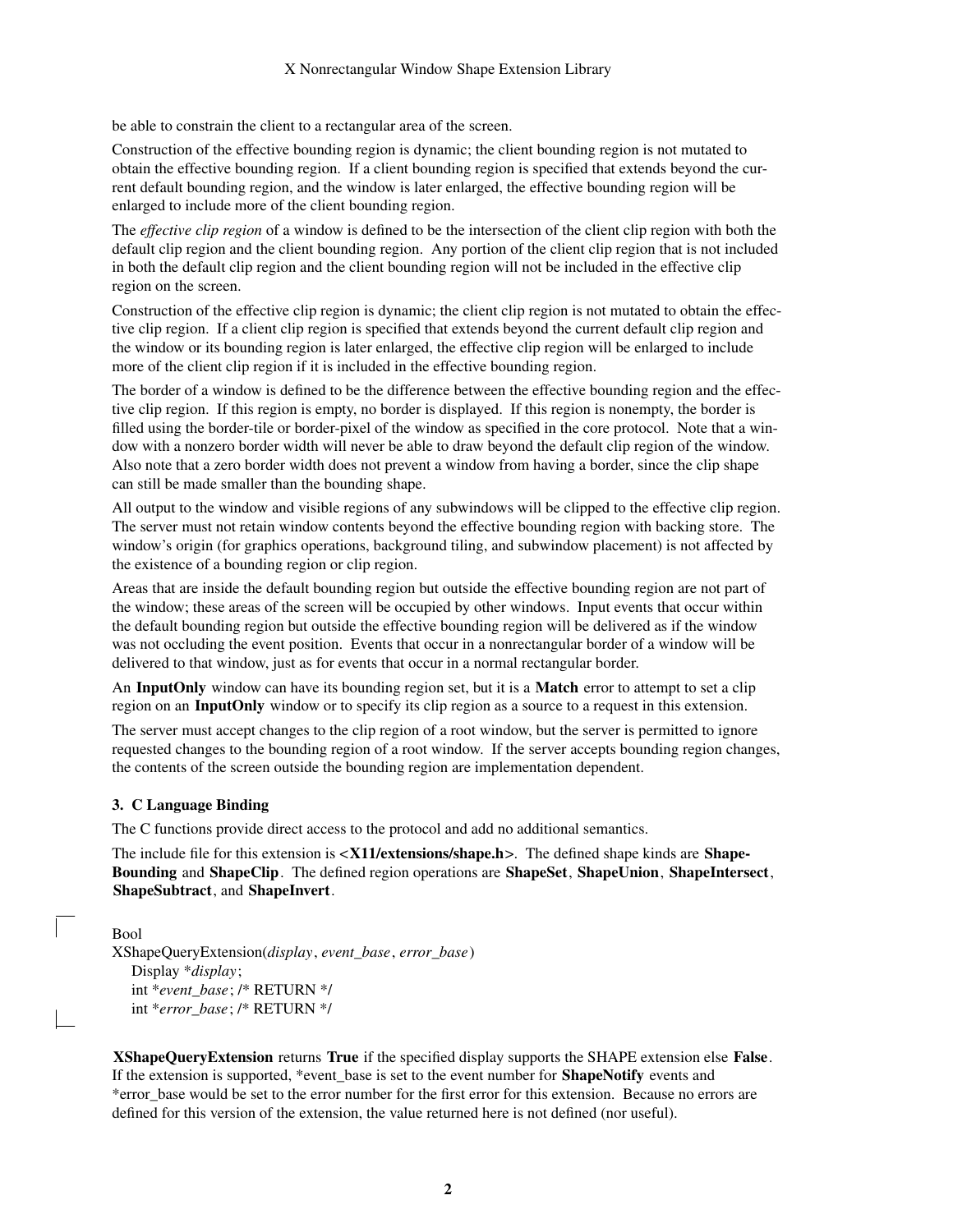#### X Nonrectangular Window Shape Extension Library

| <b>Status</b>                                             |
|-----------------------------------------------------------|
| XShapeQueryVersion(display, major_version, minor_version) |
| Display $*display$ ;                                      |
| int *major_version, *minor_version; /* RETURN */          |

If the extension is supported, **XShapeQueryVersion** sets the major and minor version numbers of the extension supported by the display and returns a nonzero value. Otherwise, the arguments are not set and zero is returned.

XShapeCombineRegion(*display*, *dest*, *dest\_kind*, *x\_off*, *y\_off*, *region*, *op*) Display \**display*; Window *dest*; int *dest\_kind*, *op*, *x\_off*, *y\_off*; REGION \**region*;

**XShapeCombineRegion** converts the specified region into a list of rectangles and calls **XShapeCombineRectangles**.

XShapeCombineRectangles(*display*, *dest*, *dest\_kind*, *x\_off*, *y\_off*, *rectangles*, *n\_rects*, *op*, *ordering*) Display \**display*; Window *dest*; int *dest\_kind*, *n\_rects*, *op*, *x\_off*, *y\_off*, *ordering*; XRectangle \**rectangles*;

If the extension is supported, **XShapeCombineRectangles** performs a **ShapeRectangles** operation; otherwise, the request is ignored.

XShapeCombineMask(*display*, *dest*, *dest\_kind*, *x\_off*, *y\_off*, *src*, *op*) Display \**display*; Window *dest*; int *dest\_kind*, *op*, *x\_off*, *y\_off*; Pixmap *src*;

If the extension is supported, **XShapeCombineMask** performs a **ShapeMask** operation; otherwise, the request is ignored.

XShapeCombineShape(*display*, *dest*, *dest\_kind*, *x\_off*, *y\_off*, *src*, *src\_kind*, *op*) Display \**display*; Window *dest*, *src*; int *dest\_kind*, *src\_kind*, *op*, *x\_off*, *y\_off*;

If the extension is supported, **XShapeCombineShape** performs a **ShapeCombine** operation; otherwise, the request is ignored.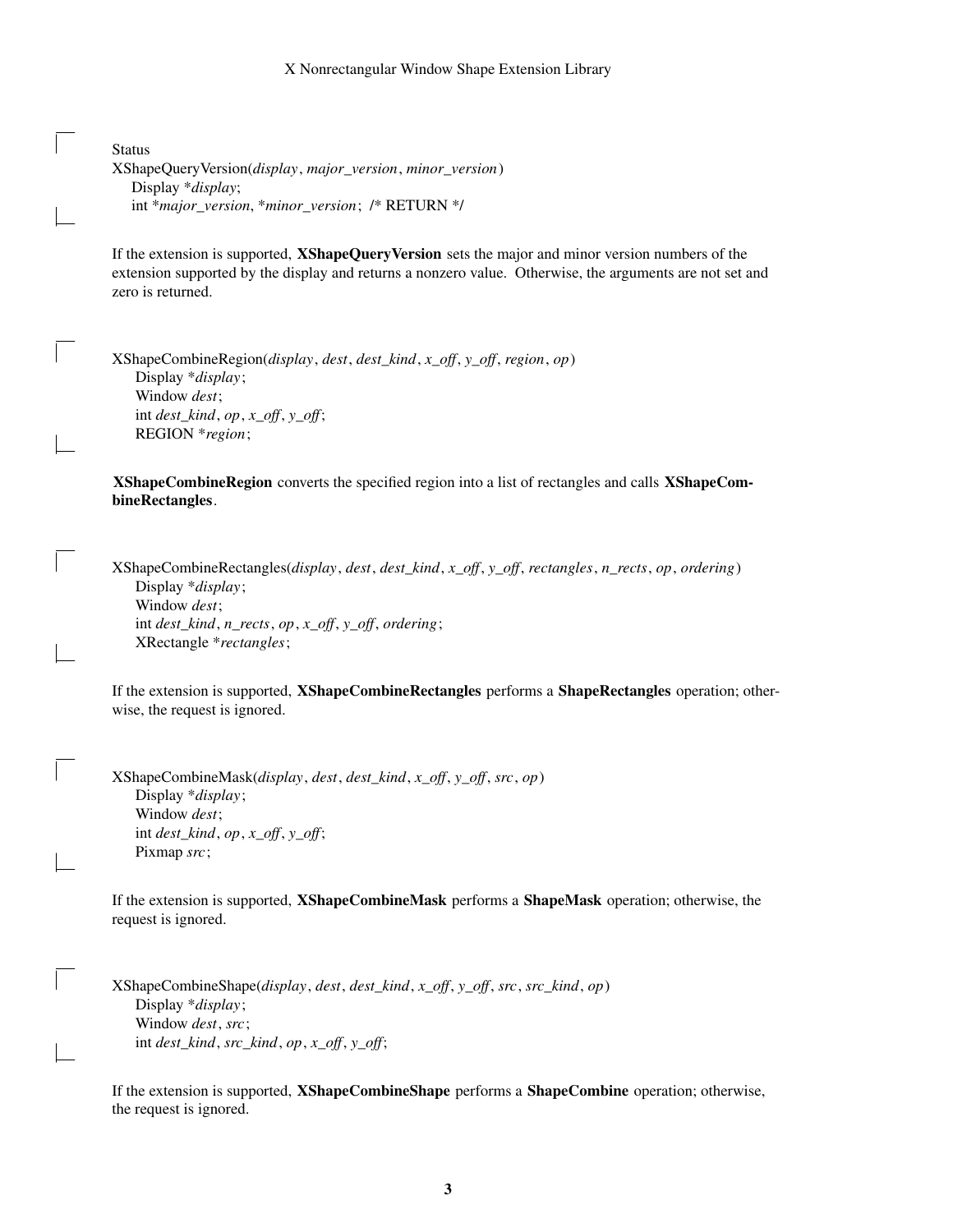XShapeOffsetShape(*display*, *dest*, *dest\_kind*, *x\_off*, *y\_off*) Display \**display*; Window *dest*; int *dest\_kind*, fIx\_off*, y\_off;*

If the extension is supported, **XShapeOffsetShape** performs a **ShapeOffset** operation; otherwise, the request is ignored.

Status XShapeQueryExtents(*display*, *window*, *bounding\_shaped*, *x\_bounding*, *y\_bounding*, *w\_bounding*, *h\_bounding*, *clip\_shaped*, *x\_clip*, *y\_clip*, *w\_clip*, *h\_clip*) Display \**display*; Window *window*; Bool \**bounding\_shaped*, \**clip\_shaped*; /\* RETURN \*/ int \**x\_bounding*, \**y\_bounding*, \**x\_clip*, \**y\_clip*; /\* RETURN \*/ unsigned int \**w\_bounding*, \**h\_bounding*, \**w\_clip*, \* *h\_clip*; /\* RETURN \*/

If the extension is supported, **XShapeQueryExtents** sets x\_bounding, y\_bounding, w\_bounding, h\_bounding to the extents of the bounding shape and sets x\_clip, y\_clip, w\_clip, h\_clip to the extents of the clip shape. For unspecified client regions, the extents of the corresponding default region are used.

If the extension is supported, a nonzero value is returned; otherwise, zero is returned.

XShapeSelectInput(*display*, *window*, *mask*) Display \**display*; Window *window*; unsigned long *mask*;

To make this extension more compatible with other interfaces, although only one event type can be selected via the extension, **XShapeSelectInput** provides a general mechanism similar to the standard Xlib binding for window events. A mask value has been defined, **ShapeNotifyMask** that is the only valid bit in mask that may be specified. The structure for this event is defined as follows:

| typedef struct {        |                                                   |
|-------------------------|---------------------------------------------------|
| int type;               | $/*$ of event $*/$                                |
| unsigned long serial;   | $/*$ # of last request processed by server */     |
| Bool send_event;        | /* true if this came frome a SendEvent request */ |
| Display *display;       | /* Display the event was read from */             |
| Window window;          | $/*$ window of event $*/$                         |
| int kind;               | /* ShapeBounding or ShapeClip */                  |
| int $x, y$ ;            | /* extents of new region $*/$                     |
| unsigned width, height; |                                                   |
| Time time:              | /* server timestamp when region changed */        |
| Bool shaped;            | $/*$ true if the region exists $*/$               |
| { XShape Event;         |                                                   |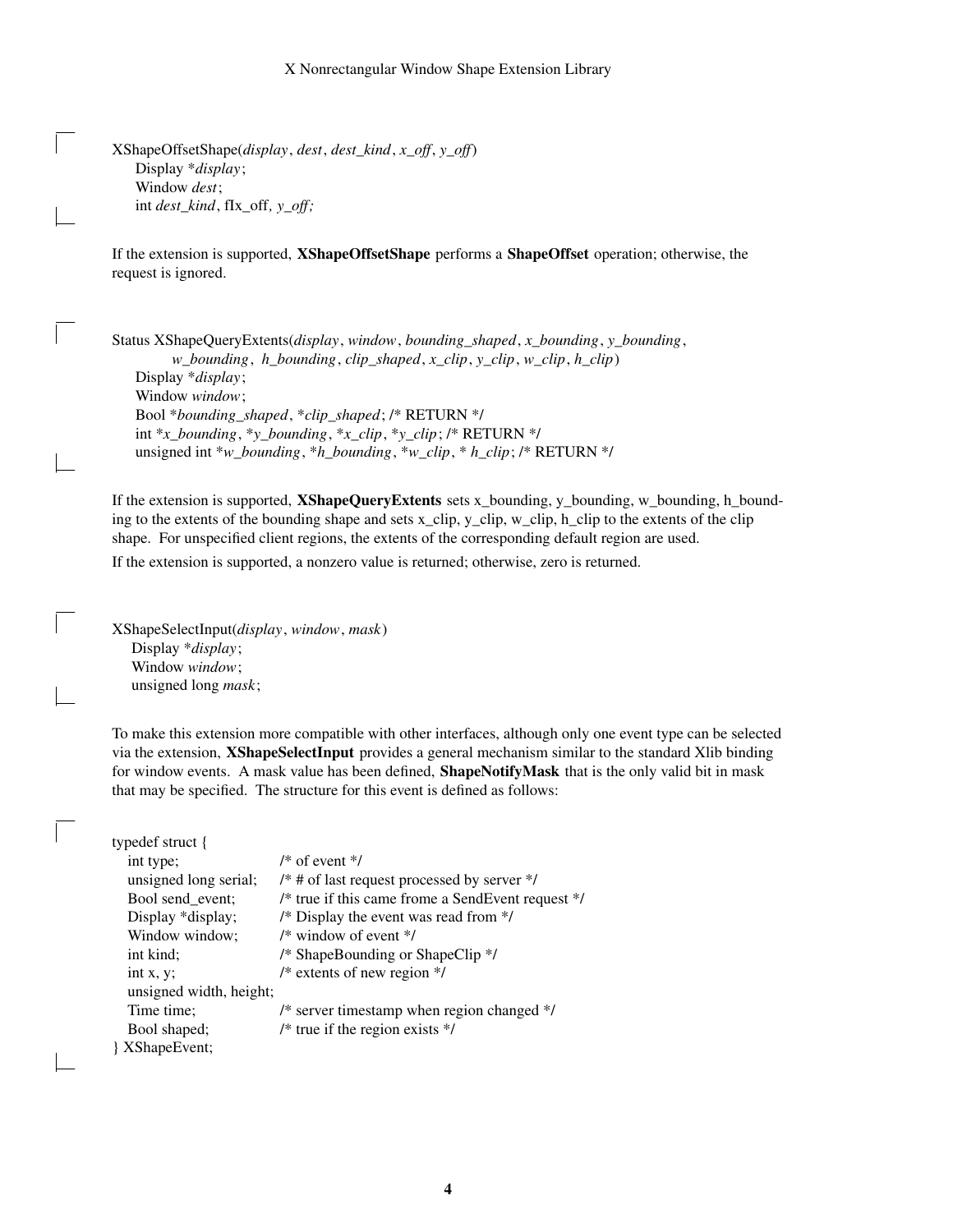#### X Nonrectangular Window Shape Extension Library

unsigned long XShapeInputSelected(*display*, *window*) Display \**display*; Window *window*;

**XShapeInputSelected** returns the current input mask for extension events on the specified window; the value returned if **ShapeNotify** is selected for is **ShapeNotifyMask**; otherwise, it returns zero. If the extension is not supported, it returns zero.

XRectangle \* XShapeGetRectangles(*display*, *window*, *kind*, *count*, *ordering*) Display \**display*; Window *window*; int *kind*; int \**count*; /\* RETURN \*/ int \**ordering*; /\* RETURN \*/

If the extension is not supported, **XShapeGetRectangles** returns NULL. Otherwise, it returns a list of rectangles that describe the region specified by kind.

#### **4. Glossary**

## **bounding region**

The area of the parent window that this window will occupy. This area is divided into two parts: the border and the interior.

## **clip region**

The interior of the window, as a subset of the bounding region. This region describes the area that will be painted with the window background when the window is cleared, will contain all graphics output to the window, and will clip any subwindows.

#### **default bounding region**

The rectangular area, as described by the core protocol window size, that covers the interior of the window and its border.

#### **default clip region**

The rectangular area, as described by the core protocol window size, that covers the interior of the window and excludes the border.

#### **client bounding region**

The region associated with a window that is directly modified via this extension when specified by **ShapeBounding**. This region is used in conjunction with the default bounding region to produce the effective bounding region.

### **client clip region**

The region associated with a window that is directly modified via this extension when specified by **ShapeClip**. This region is used in conjunction with the default clip region and the client bounding region to produce the effective clip region.